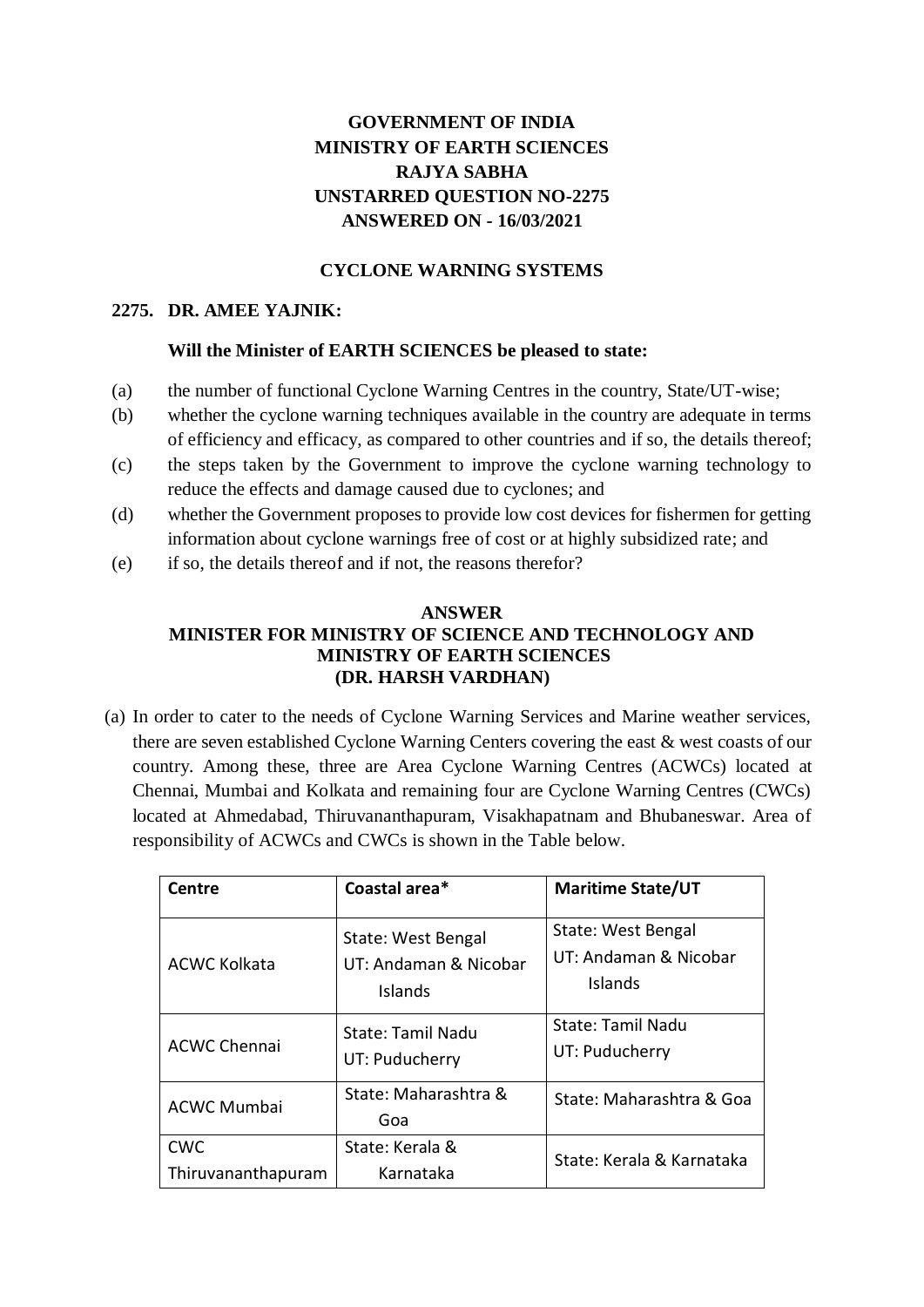|                          | UT: Lakshadweep                                        | UT: Lakshadweep                                        |
|--------------------------|--------------------------------------------------------|--------------------------------------------------------|
| <b>CWC Ahmedabad</b>     | State: Gujarat<br>UT: Dadra-Nagar Haveli-<br>Daman-Diu | State: Gujarat<br>UT: Dadra-Nagar Haveli-<br>Daman-Diu |
| <b>CWC Visakhapatnam</b> | State: Andhra Pradesh                                  | State: Andhra Pradesh                                  |
| <b>CWC Bhubaneshwar</b>  | State: Odisha                                          | State: Odisha                                          |

\*Coastal strip of responsibility extends upto 75 km from the coast line.

- (b) Yes Sir. India Meteorological Department (IMD) has developed state of art tools for cyclone warning services, and has demonstrated its capability to provide early warning for Cyclones with high precision and has earned accolades globally and nationally for very effective state of art early warning system for monitoring and prediction of cyclones. The cyclone forecast accuracy has significantly improved in recent years as has been demonstrated during cyclones Phailin (2013), Hudhud (2014), Vardah (2016), Titli (2018), Fani & Bulbul (2019) and Amphan, Nisarga & Nivar (2020). During recent years, the loss of life due to cyclone has been drastically reduced being limited to double digit figures.
- (c) Further, enhancing the accuracy of weather forecasts and their more effective & timely dissemination in the ensuing years is a continuing process. For this purpose, under the Umbrella Scheme entitled 'Atmospheric & Climate Research – Modeling Observing Systems & Services (ACROSS), a sub-scheme has been planned viz., 'Upgradation of Forecast Services'. The various components of this sub-scheme include;
	- (i) Development of an advanced operational forecast system
	- (ii) Upgradation and sustenance of communication systems for weather services
	- (iii) Capacity building & outreach etc.

This along with further improvements in the observational network and numerical modeling capability planned under ACROSS are also expected to increase the accuracy of weather forecasts.

Also, Indian National Centre for Ocean Information Services (INCOIS) has set up Storm Surge Early Warning System (SSEWS) for the Indian coasts in active collaboration with IMD. Prime objective of this service is to save the lives of coastal community by forecasting cyclone induced storm surges and inundation extent.

Further, the Government of India has initiated the National Cyclone Risk Mitigation Project (NCRMP) with a view to address cyclone risks in the country. The overall objective of the Project is to undertake suitable structural and non-structural measures to mitigate the effects